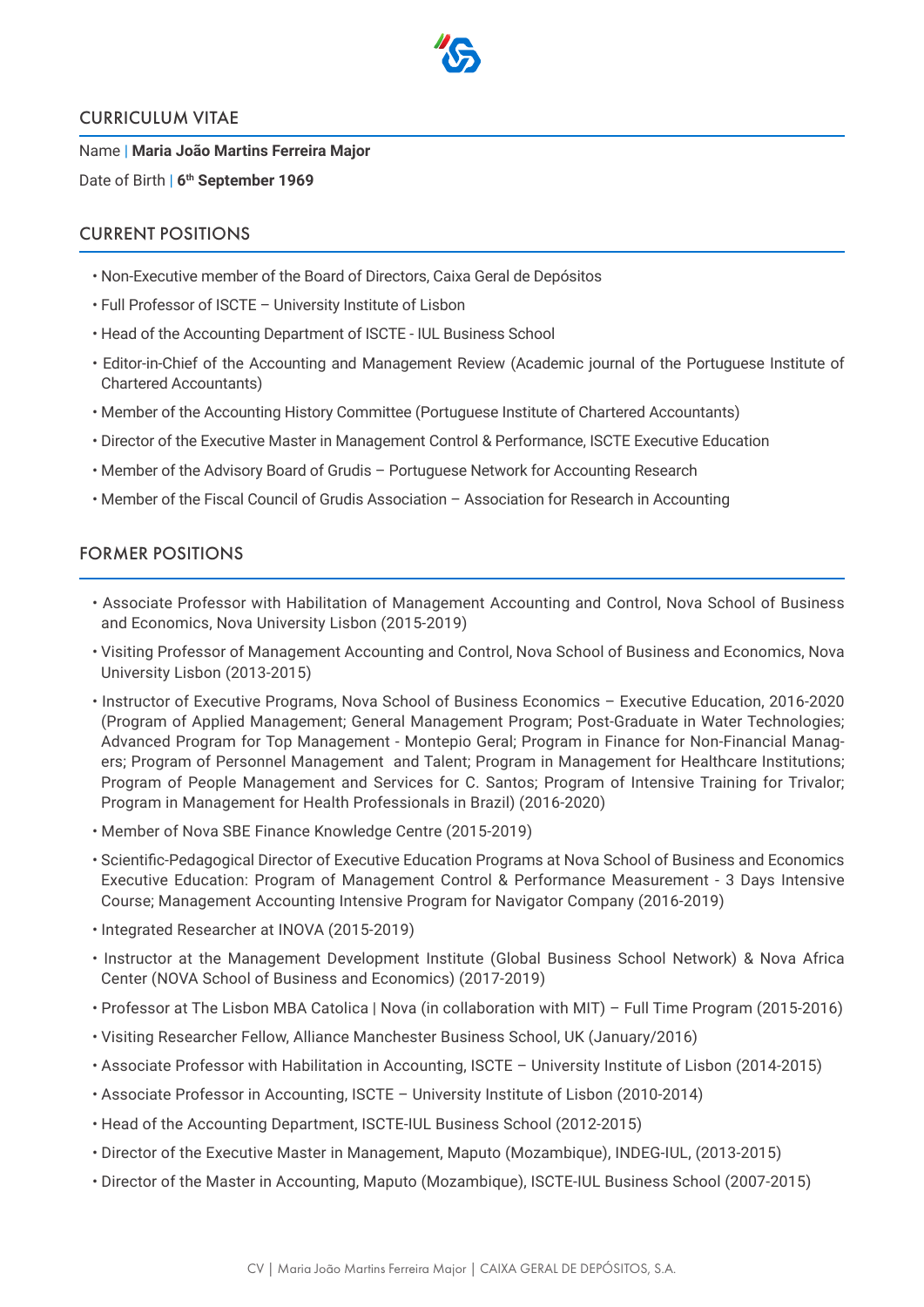

- Director of the Executive Master of Management Control and Performance, INDEG-IUL (2014-2015)
- Professor in the Doctoral Program, Management in Healthcare Southern Medical University (Guangzhou, China) and ISCTE-IUL (2014-2015)
- Director of the Executive Master in Management, Polytechnic University, Maputo, Mozambique e ISCTE-IUL (2013-2015)
- Director of the Ph.D. in Management with Specialization in Accounting (2011-2012)
- Director of the research group in Accounting, Auditing and Management Control, BRU/UNIDE (2002-2010)
- Director of the Master in Accounting, ISCTE Business School (2006-2009)
- Visiting Researcher Fellow, University of Manchester, UK (October 2008)
- Assistant Professor of Accounting, ISCTE University Institute of Lisbon (2002-2010)
- Integrated Researcher, BRU/UNIDE (2002-2015)
- Director of the BSc in Finance, ISCTE Business School (2004-2006)
- Visiting Researcher Fellow, University of Manchester (October 2005)
- Teaching Assistant, The University of Manchester Manchester School of Accounting and Finance, UK (1999-2000)
- Visiting Teaching Assistant of Cost Accounting, Catolica Lisbon School of Business and Economics (1997- 1998)
- Visiting Teaching Assistant of Financial Accounting and of Costing Accounting, Lusiada University (Lisbon) (1993-1994 e 1996-1997)
- Consultant at GAFEP, Ministry of Finance, Portugal (1993)

## ACADEMIC POSITIONS

- Full Professor of Accounting, ISCTE University Institute of Lisbon
- Member of the Scientific Council of ISCTE University Institute of Lisbon

## ACADEMIC QUALIFICATIONS

- Habilitation in Accounting, ISCTE University Institute of Lisbon (4 5 September, 2014)
- Post-Doc in Management Accounting and Control, Manchester Business School, UK (2009-2010)
- Ph.D. in Accounting and Finance, 'The University of Manchester', UK (1998-2002)
- MSc in Management with Specialization in Finance, ISCTE (1994-1996)
- BSc with Honors in Management (5 years degree) with specialization in Finance (1987-1992)

#### DISTINCTIONS

- *Sponsorship* from the *Chartered Institute of Management Accountants* (CIMA UK) to the organization of the Manufacturing Accounting Research Conference (EIASM - European Institute for Advanced Studies in Management) (Nova School of Business & Economics, June 15-17, 2016)
- Best lecturer of the MSc in Accounting, ISCTE Business School IUL (2012-2013)
- *Best Paper Award* on 'Quality Management and Organizational Development', 16th QMOD Conference on Quality and Service Science ICQSS (September 4-6, 2013)